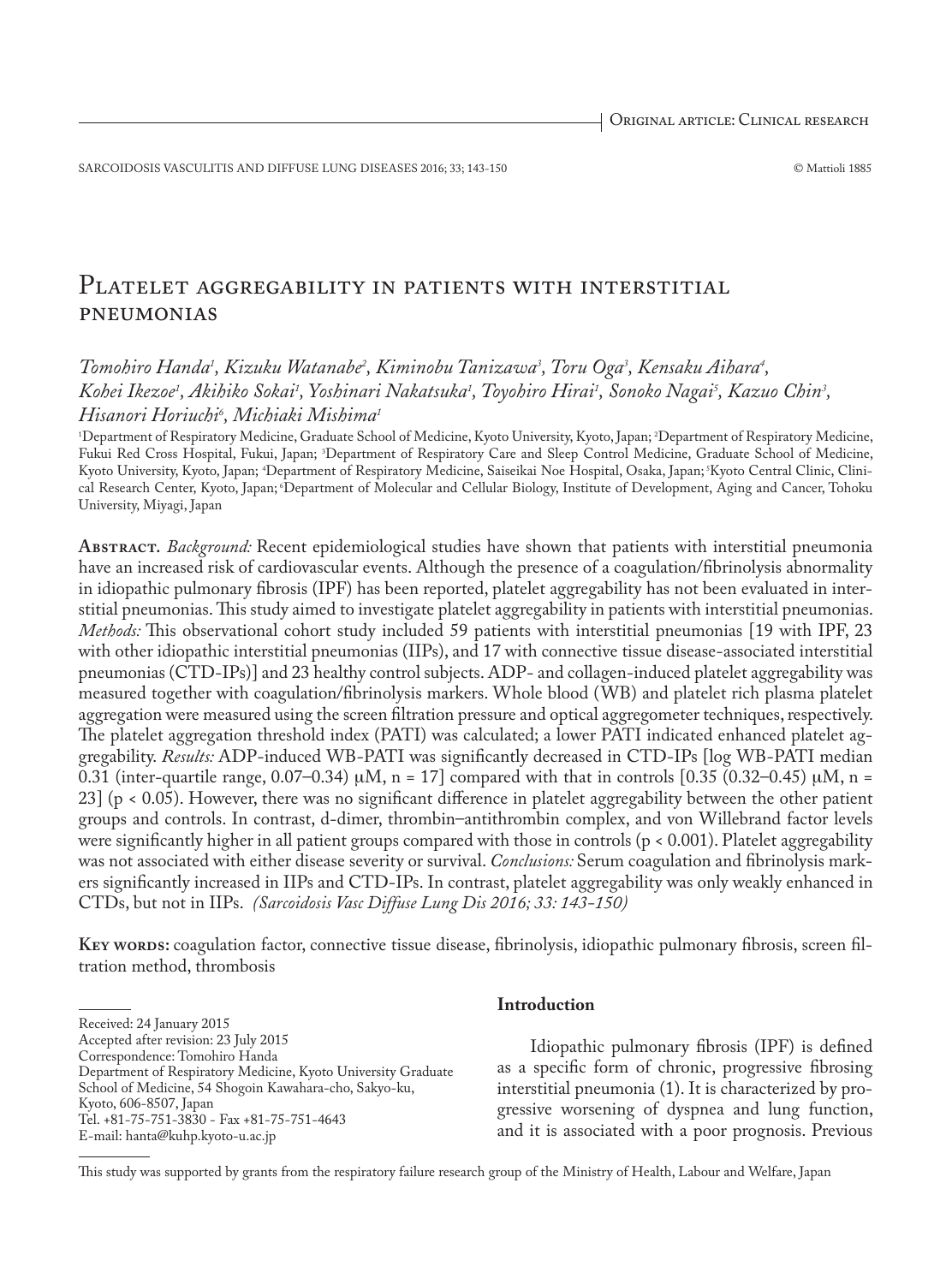epidemiological studies showed that patients with IPF have an increased risk of cardiovascular events and deep venous thrombosis (2-4). It has been reported that patients with IPF have abnormalities in the coagulation/fibrinolysis system (5-8), which are associated with a poor prognosis (5). Platelets interact with coagulation factors or leukocytes and also play an important role in thrombus formation (9- 11). Activated platelets secrete several cytokines and growth factors [e.g., platelet-derived growth factor (PDGF), transforming growth factor- $\beta$  (TGF- $\beta$ ), and basic fibroblast growth factor (bFGF)] that have been suggested to be involved in the pathogenesis of lung fibrosis (9, 12). Furthermore, inherited storage pool defects in platelets cause secondary pulmonary fibrosis (e.g., Hermansky-Pudlak syndrome) (13). Recently, we found that endothelial function was impaired in idiopathic interstitial pneumonias (IIPs) including IPF (14). The impaired endothelial function can also influence the activity of platelets (10, 15). These facts suggest that platelet activation or dysfunction is involved in the pathogenesis of interstitial pneumonias and its associated thrombosis.

In response to vascular injury, altered blood flow, or chemical stimuli, platelets are activated with a functional triad of adhesion, secretion, and aggregation (9). There are several kinds of platelet function tests, among which platelet aggregability tests are, historically, the gold standard (16). Using flow cytometry, the same group recently showed an increased capacity of platelets derived from IPF patients to express P-selectin and to bind to monocytes (17, 18). However, platelet aggregability has not been evaluated in interstitial pneumonias. This study aimed to investigate platelet aggregability in patients with interstitial pneumonias. The levels of coagulation/fibrinolysis markers [D-dimer, thrombin-antithrombin complex (TAT), plasminogen activator inhibitor-1 (PAI-1), and von Willebrand factor (vWF)] were also measured to comprehensively investigate the hemostatic system in interstitial pneumonias.

# METHODS

# *Study subjects*

This is an observational cohort study that included 59 patients with IIPs and connective tissue

disease-associated interstitial pneumonias (CTD-IPs) who visited Kyoto University Hospital. The study population comprised 19 patients with IPF, 23 with other IIPs, 17 with CTD-IPs, and 23 healthy control subjects. IIPs were diagnosed and classified according to the American Thoracic Society (ATS)/ European Respiratory Society (ERS)/Japanese Respiratory Society/Latin American Thoracic Association diagnostic criteria for IPF (1) and the ATS/ERS consensus statement on IIPs (19, 20). Patients who had antiplatelet medications and malignancy within the past 5 years and those with liver cirrhosis were excluded. This study was approved by the Kyoto University Graduate School and Faculty of Medicine Ethics Committee (E438), with written informed consent obtained from all patients.

# *Measurement of Platelet aggregability*

Blood samples were collected from each patient in the supine position from an antecubital vein using a 21G needle with a quick tourniquet into a glass tube containing 0.313% sodium citrate. The aggregability of whole blood (WB) and platelet-rich plasma (PRP) was measured by WBA-neo (ISK, Tokyo) using the screen filtration pressure (SFP) method. The platelet aggregation threshold index (WB-PATI or PRP-PATI) was calculated as described previously (21, 22). PATI is a putative agonist for inducing half maximal aggregation, and a lower PATI indicated enhanced platelet aggregability.

# *Measurement of coagulation/fibrinolysis markers*

Blood samples were collected in siliconized tubes that contained 3.8% trisodium citrate. They were centrifuged at 2300*g* for 15 min, and the supernatant was used for measurements. D-dimer, TAT, PAI-1, and vWF were measured by the latex agglutination assay, chemiluminescent enzyme immunoassay (CLEIA), latex photometric immunoassay (LPIA), and fixed platelet aggregation assay, respectively. The normal values were as follows: d-dimer, lower than 1.0 µg/ml; TAT, lower than 4.0 ng/ml; PAI-1, lower than 50 ng/ml; and vWF, 60%-170%.

# *Physiological assessments*

In all the patients, pulmonary function tests were performed using the CHESTAC system (Chest M.I.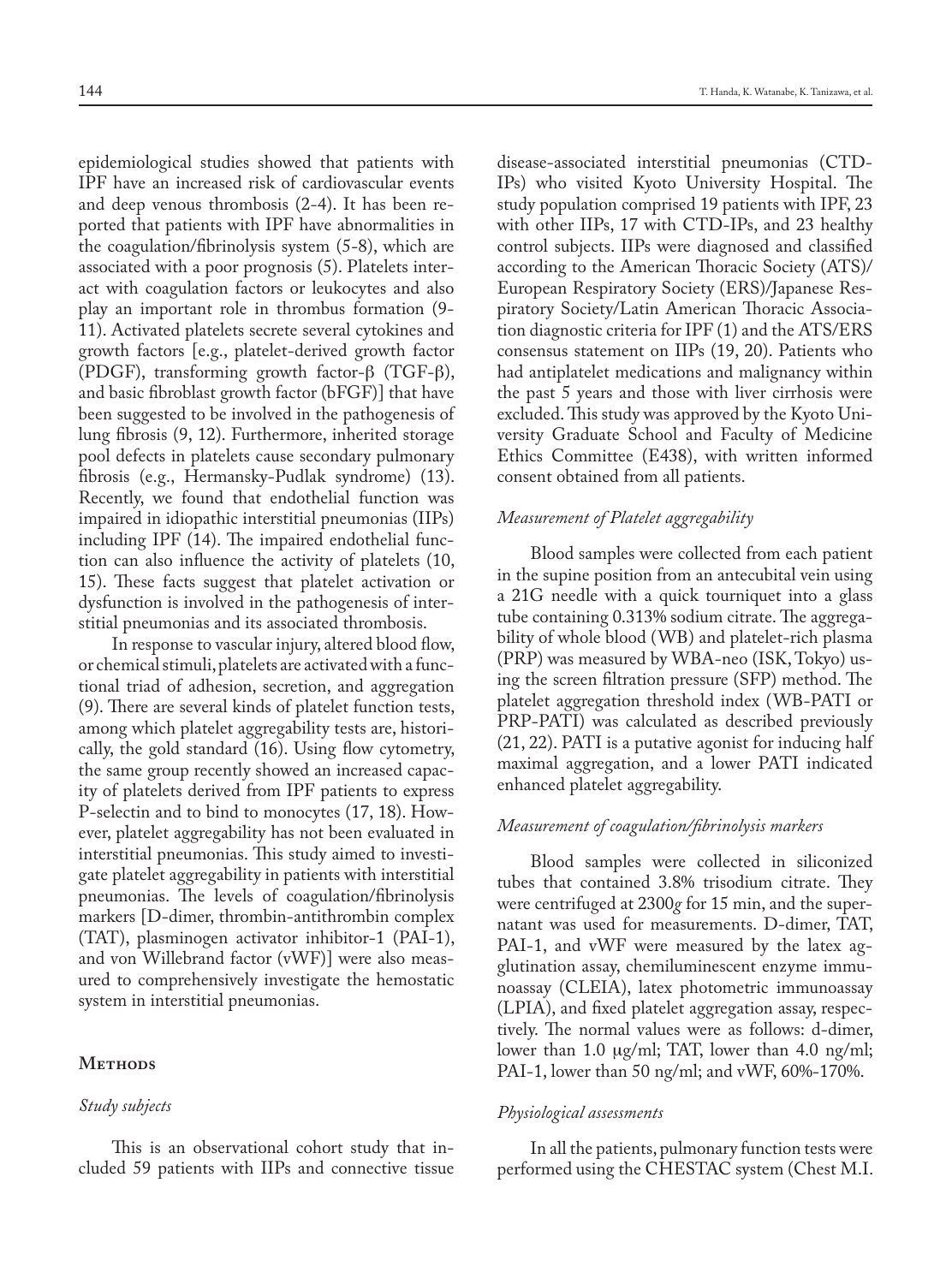Inc., Tokyo, Japan). The diffusing capacity for carbon monoxide  $(DL_{CO})$  was measured using the singlebreath technique. Percent-predicted values were used for analyses. The six-minute walk test (6MWT) was performed in a subset of the subjects (IPF, n = 13; other IIPs, n = 16; CTDs, n = 10). It was performed as recommended by the ATS guidelines (23) with oxygen saturations being continuously monitored using a pulse oximeter during the 6MWT (Pulsox-300i, Konica Minolta Inc., Osaka, Japan).

### *Statistics*

All statistical analyses were performed using JMP version 9 software (SAS Institute, Cary, NC, USA). Platelet aggregability was expressed as the logarithm of the PRP-PATI and WB-PATI values because the PATI values were skewed. A  $\chi^{\scriptscriptstyle 2}$  test or Fisher's exact test was used to compare the results of categorical variables between the groups. Mann– Whitney U test was used to compare continuous variables between patients and controls, or IPF and CTD-IPs. Relationships between pairs of variables were analyzed by Spearman's rank correlation tests. For survival analysis, patients undergoing lung transplantation during follow-up  $(n = 1)$  were censored, and then, the duration from blood sampling to death, transplant date, or last visit was recorded. Mortality was first assessed for all risk factors using univari-

**Table 1.** Characteristics of the study population

ate Cox proportional hazard analysis. Multivariate Cox proportional hazard analyses were then used to examine the prognostic predictive value of platelet aggregability indices and d-dimer while adjusting for disease category. A p value less than 0.05 was considered to indicate statistical significance.

# **Results**

# *Patient characteristics*

The clinical characteristics of all subjects are summarized in Table 1. Among the 19 patients with IPF, three patients underwent surgical lung biopsy (SLB), and others had a typical usual interstitial pneumonia (UIP) pattern on high-resolution computed tomography (HRCT). Other IIPs comprised 23 patients, among which two patients had histologically confirmed nonspecific interstitial pneumonia (NSIP), and 21 patients had unclassifiable IIPs without SLB. On HRCT, two of the unclassifiable cases showed a possible UIP pattern, while the other 19 cases showed an inconsistent UIP pattern (1). CTD-IPs comprised seven patients with polymyositis/dermatomyositis (PM/DM), six patients with rheumatoid arthritis (RA), two patients with primary Sjogren's syndrome, one patient with systemic sclerosis, and one patient with overlap syndrome. Two

|                                            | Control       | IPF               | Other IIPs         | $CTD-IPs$          |
|--------------------------------------------|---------------|-------------------|--------------------|--------------------|
| Number                                     | 23            | 19                | 23                 | 17                 |
| Age                                        | $65(59-69)$   | $69(61-76)$       | $70(61-77)$        | $63(53-70)$        |
| Male                                       | 11(48)        | 15(79)            | 10(43)             | 9(53)              |
| Current or former smokers                  | 8(35)         | $16(84)$ †        | 11(48)             | 11(65)             |
| Immunosuppressive drugs                    | 0(0)          | 2(11)             | 3(13)              | 3(5)               |
| Hypertension                               | 12(52)        | 4(21)             | 7(30)              | $1(6)$ †           |
| Ischemic heart disease                     | 0(0)          | 1(5)              | 0(0)               | 0(0)               |
| Diabetes mellitus                          | 3(13)         | 3(16)             | 1(4)               | 0(0)               |
| Hyperlipidemia                             | 9(39)         | 4(21)             | 6(26)              | 6(35)              |
| Chronic kidney disease                     | 0(0)          | 1(5)              | 0(0)               | 0(0)               |
| Other lung disease §                       | 0(0)          | 3(16)             | 4(17)              | $4(24)$ *          |
| Pulmonary hypertension                     |               | 5/12(42)          | 3/13(23)           | 0/8(0)             |
| FVC, % predicted                           |               | 81.9 (39.3-115.0) | 90.7 (37.9-132.1)  | 78.5 (48.0-130.3)  |
| $\text{DL}_{\text{CO}}$ , % predicted $\P$ |               | $46.4(16.2-73.9)$ | 48.6 (24.3-76.0)   | 54.9 (31.4-96.9)   |
| Six-minute walk distance, m <sup>**</sup>  |               | 397 (180-593)     | 436.5 (220-565)    | 482.5 (227-548)    |
| End-exercise oxygen saturation, %**        |               | 89 (79-95)        | 92 (77-97)         | $90(80-96)$        |
| $KL-6$ , $U/ml$                            | 215 (171-241) | 895 (677-1460)‡   | $1190(435-1775)$ ‡ | $1325(856-1780)$ ‡ |

Data are expressed as a median (interquartile range) or a number (percentage). \*p < 0.05, †p < 0.01, ‡p < 0.0001 vs control. § bronchial asthma 6, chronic obstructive pulmonary disease 5. || estimated systolic pulmonary arterial pressure > 40 mmHg. ¶ IPF, n = 15; other IIPs, n = 15; CTDs, n = 13. \*\* IPF, n = 13; other IIPs, n = 16; CTDs, n = 10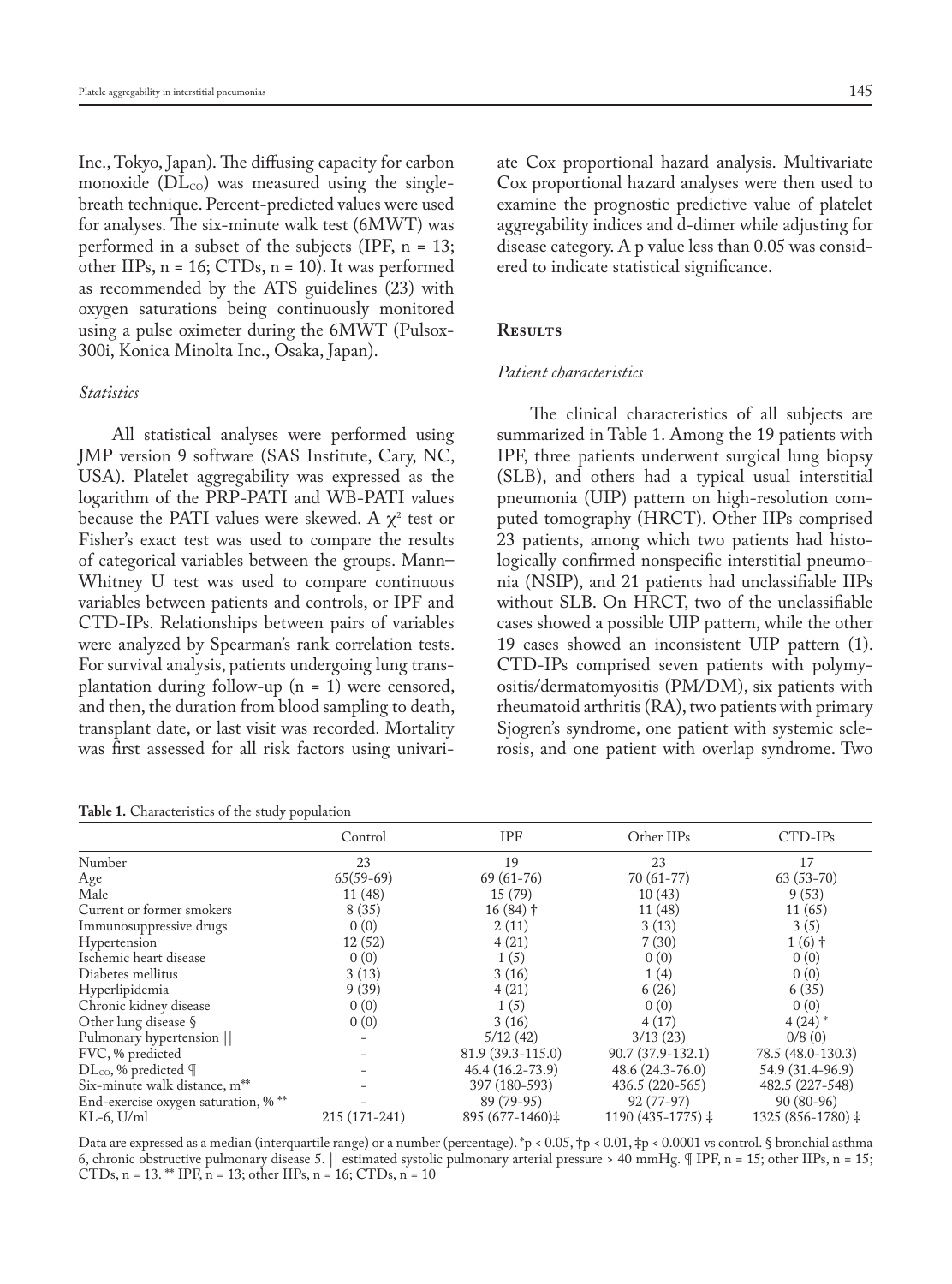cases with PM/DM underwent SLB, both of which showed NSIP and organizing pneumonia (OP) pattern. On HRCT, all patients had fibrotic interstitial pneumonias. There were no significant differences in age and gender between the patients groups and controls. The frequency of current or former smokers was higher in IPF patients (16/19, 84%) compared with that in controls  $(8/23, 35\%, p < 0.01)$ . At the time of blood sampling, 5%-13% of patients were being treated with corticosteroids (prednisolone 5-60 mg/day), and one patient with CTD-IP was treated with prednisolone in combination with tacrolimus 2 mg/day. Comorbid diseases and physiological test results are also shown in Table 1.

#### *Platelet aggregability and coagulation/fibrinolysis markers*

ADP-induced WB-PATI was significantly decreased in CTD-IPs {log WB-PATI median 0.31  $\mu$ M [inter-quartile range (IQR) 0.07-0.34  $\mu$ M], n = 17} compared with that in the controls [median 0.35 (IQR 0.32-0.45)  $\mu$ M, n = 23) (p < 0.05) (Table 2, Figure 1). There were no significant differences in other parameters of platelet aggregability, although patients with CTD-IPs had the lowest mean values in all these indices. In contrast, d-dimer, TAT, and vWF were significantly higher in all the patient groups compared with those in the controls (p < 0.001; Table 2, Figures 2 and 3). In CTD-IPs, there was a marginal decrease in collagen-induced PRP-PATI ( $p = 0.05$ ) and a significant decrease in collagen-induced WB-PATI (p < 0.05) when compared with IPF (Table 2, Figure 1). There was no significant difference in the PAI-1 levels between the patients and controls.

| I<br>۰,<br>۰, |
|---------------|
|---------------|



**Fig. 1.** Comparison of platelet aggregability between patients and controls. ADP-induced whole blood-platelet aggregation threshold index (WB-PATI) was significantly decreased in CTD-IPs compared with controls (p < 0.05). Collagen-induced platelet rich plasma-PATI (PRP-PATI) was marginally decreased ( $p = 0.05$ ) and collagen induced WB-PATI was significantly decreased (p < 0.05) in CTD-IPs compared with that in IPF. Error bars represent standard errors of the mean. \*p < 0.05 compared with controls.  $^{**}$ p < 0.05 compared with IPF. Mann-Whitney U test was used in the statistical analyses. Cont, controls; IPF, idiopathic pulmonary fibrosis; IIPs, other idiopathic interstitial pneumonias; CTD-IPs, connective tissue disease-associated interstitial pneumonias

# *Correlation between platelet/coagulation markers and disease severities*

There was no significant correlation between platelet aggregability parameters and pulmonary function, 6MWD, or KL-6 in each patient group. There was a significant negative correlation between d-dimer and 6MWD in patients with IIPs [*Rs* (correlation coefficient) =  $-0.527$ , p = 0.005, n = 29) and patients with CTD-IPs (*Rs* = −0.691, p = 0.038, n

|                                       | Control                     | <b>IPF</b>               | Other IIPs             | $CTD-IPs$                              |
|---------------------------------------|-----------------------------|--------------------------|------------------------|----------------------------------------|
| Number                                | 23                          | 19                       | 23                     |                                        |
| Log PRP-PATI for collagen, $\mu$ g/ml | $-0.55$ $(-0.61 - 0.22)$    | $-0.53$ $(-0.62 - 0.31)$ | $-0.57(-1.03 - -0.01)$ | $-0.59$ ( $-1.02$ $-0.56$ )            |
| Log PRP-PATI for ADP, $\mu$ M         | $0.35(0.21-0.41)$           | $0.30(0.20-0.43)$        | $0.36(0.19-0.41)$      | $0.28(-0.03-0.33)$                     |
| Log WB-PATI for collagen, $\mu$ g/ml  | $-0.55$ ( $-1.07 - -0.52$ ) | $-0.54(-0.70-0.52)$      | $-0.54(-1.05-0.51)$    | $-0.73$ ( $-1.06$ $-0.58$ ) $\ddagger$ |
| $Log WB-PATI$ for ADP, $\mu M$        | $0.35(0.32-0.45)$           | $0.34(0.26-0.38)$        | $0.39(0.06-0.54)$      | $0.31(0.07-0.34)$ <sup>*</sup>         |
| $D$ -dimer, $\mu$ g/ml                | $0.2(0.2-0.3)$              | $0.5(0.3-0.7)$ †         | $0.5(0.3-1.1)$ †       | $0.9(0.4-1.8)$ †‡                      |
| TAT, ng/ml                            | $1.0(1.0-1.2)$              | $3.3(2.3-7.3)$ †         | $2.5(1.9-4.8)$ †       | $4.7(2.8-10.4)$ †                      |
| $PAI-1$ , ng/ml                       | $27(18-39)$                 | $28(20-40)$              | $25(20-33)$            | $25(17-32)$                            |
| $vWF$ , %                             | 103.5 (87-133)              | $175(135-279)$ †         | $200(144 - 245)$ †     | $201(156-293)$ †                       |

Data are expressed as median (interquartile range). \*p < 0.05, †p < 0.001 vs control. ‡p < 0.05 vs IPF. The normal values were as follows: ddimer, lower than 1.0 µg/ml; TAT, lower than 4.0 ng/ml; PAI-1, lower than 50 ng/ml; vWF, 60%-170%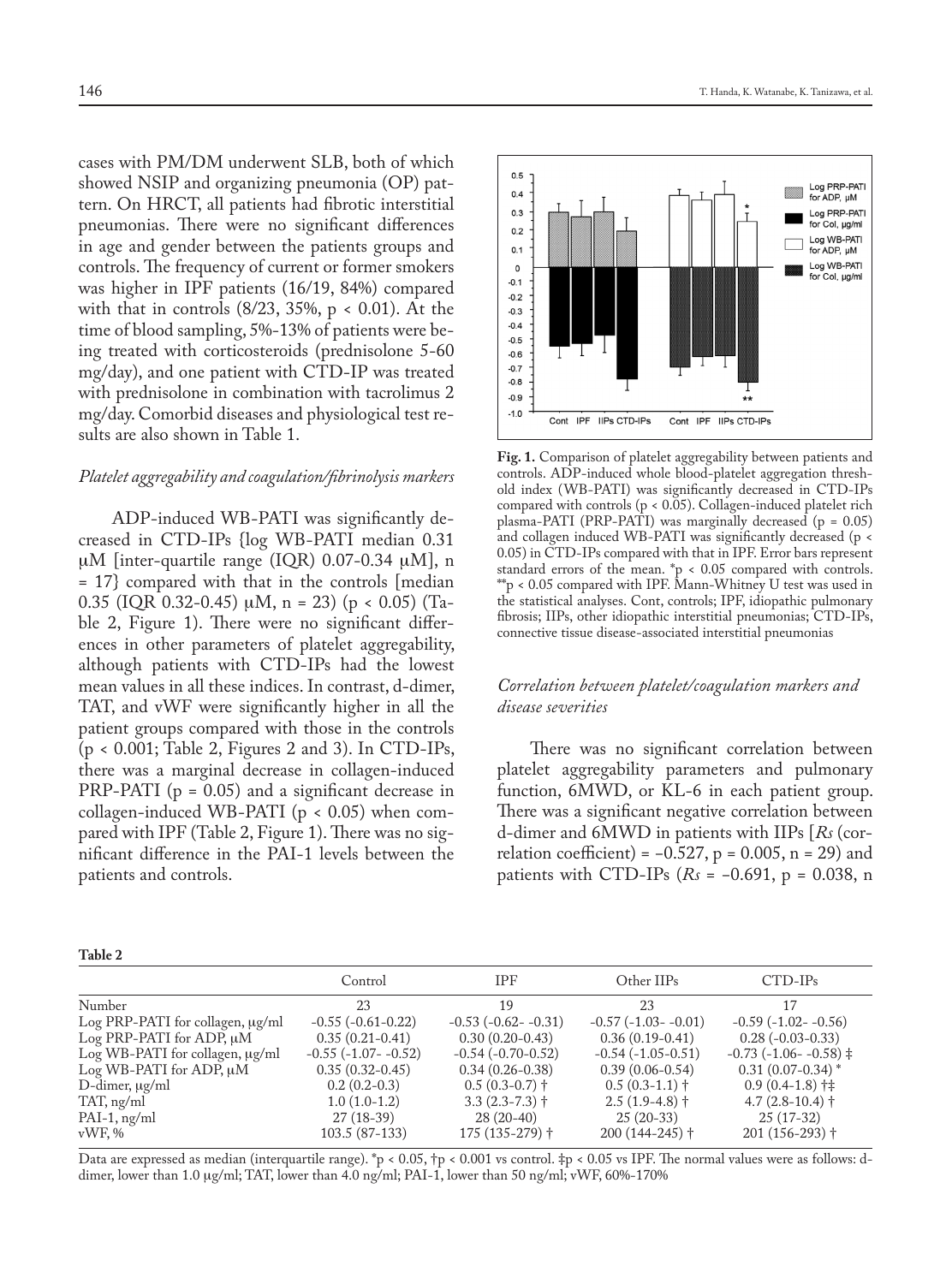

**Fig. 2.** Comparison of d-dimer and thrombin-antithrombin complex (TAT) between patients and controls. D-dimer and TAT were significantly higher in all patient groups compared with that in controls. Error bars represent standard errors of the mean.

\* p < 0.001 compared with controls. \*\* p < 0.001 compared with controls, and  $p < 0.05$  compared with IPF. Mann-Whitney U test was used in the statistical analyses



**Fig. 3.** Comparison of plasminogen activator inhibitor-1 (PAI-1) and von Willebrand factor (vWF) between patients and controls. vWF was significantly higher in all patient groups compared with that in the controls. There was no significant difference in serum plasminogen activator inhibitor-1 (PAI-1) between the patients and controls. Error bars represent standard errors of the mean. p < 0.001 compared with controls. Mann-Whitney U test was used in the statistical analyses

= 10), although no other significant correlation between TAT, PAI-1, vWF, and disease severity indices was found.

# *Correlation between platelet/coagulation markers and prognosis*

The patients were followed for a median length of 917 days (range 14-2576) from the time of blood

sampling. During this period, 22 patients died, and one patient underwent lung transplantation. The result of survival analyses is shown in Table 4. From univariate analysis, male gender [hazard ratio 2.493, 95% CI (1.149-5.417), p = 0.021], IPF diagnosis (hazard ratio 2.899, 95% CI (1.214-6.935), p  $= 0.017$ ), lower  $DL_{CO}$  (hazard ratio 0.963, 95% CI (0.927-0.997), p = 0.031), higher PRP-PATI for collagen (hazard ratio 4.087, 95% CI (1.273-13.410), p = 0.018), higher WB-PATI for collagen (hazard ratio 7.824, 95% CI (1.288-53.115), p = 0.025), and lower  $\rm{DL_{co}}$  (hazard ratio 0.469, 95% CI (0.155-0.959), p = 0.033) were all significantly associated with shorter survival. The multivariate analysis showed that PRP-PATI for collagen, WB-PATI for collagen, and d-dimer were not associated with survival when adjusted for CTD diagnosis (Table 4).

# **Discussion**

In this study, we showed that platelet aggregability was weakly enhanced in patients with CTD-IPs, but not in IIPs. In contrast, all patient groups showed abnormalities in coagulation/fibrinolysis markers. To the best of our knowledge, this is the first study to investigate platelet aggregability in patients with interstitial pneumonias.

vWF is synthesized by both the vascular endothelium and megakaryocytes (9), with collagenbound vWF playing a crucial role in the platelet adhesion process to the vessel. Increased vWF in the blood is considered to be a marker of endothelial injury (24). Extravascular coagulation (6) and fibrinolysis (25) are considered to promote lung fibrosis. Increased serum TAT and d-dimer represent the activation of coagulation and fibrinolysis systems, respectively. Previous studies have shown that serum d-dimer is elevated in stable IPF and more significantly in acute exacerbations (7). Kobayashi et al reported that plasma TAT was increased in both IPF and CTD-IPs (8), whereas it has also been reported that vWF is elevated in acute exacerbations of IPF (26). The result of this study further suggested that coagulation/fibrinolysis systems are activated in both IIPs and CTD-IPs. PAI-1 is the primary inhibitor of the fibrinolysis system, and it has a profibrotic role (27). PAI-1 has been reported to be strongly expressed by alveolar epithelial cells in IPF (28), and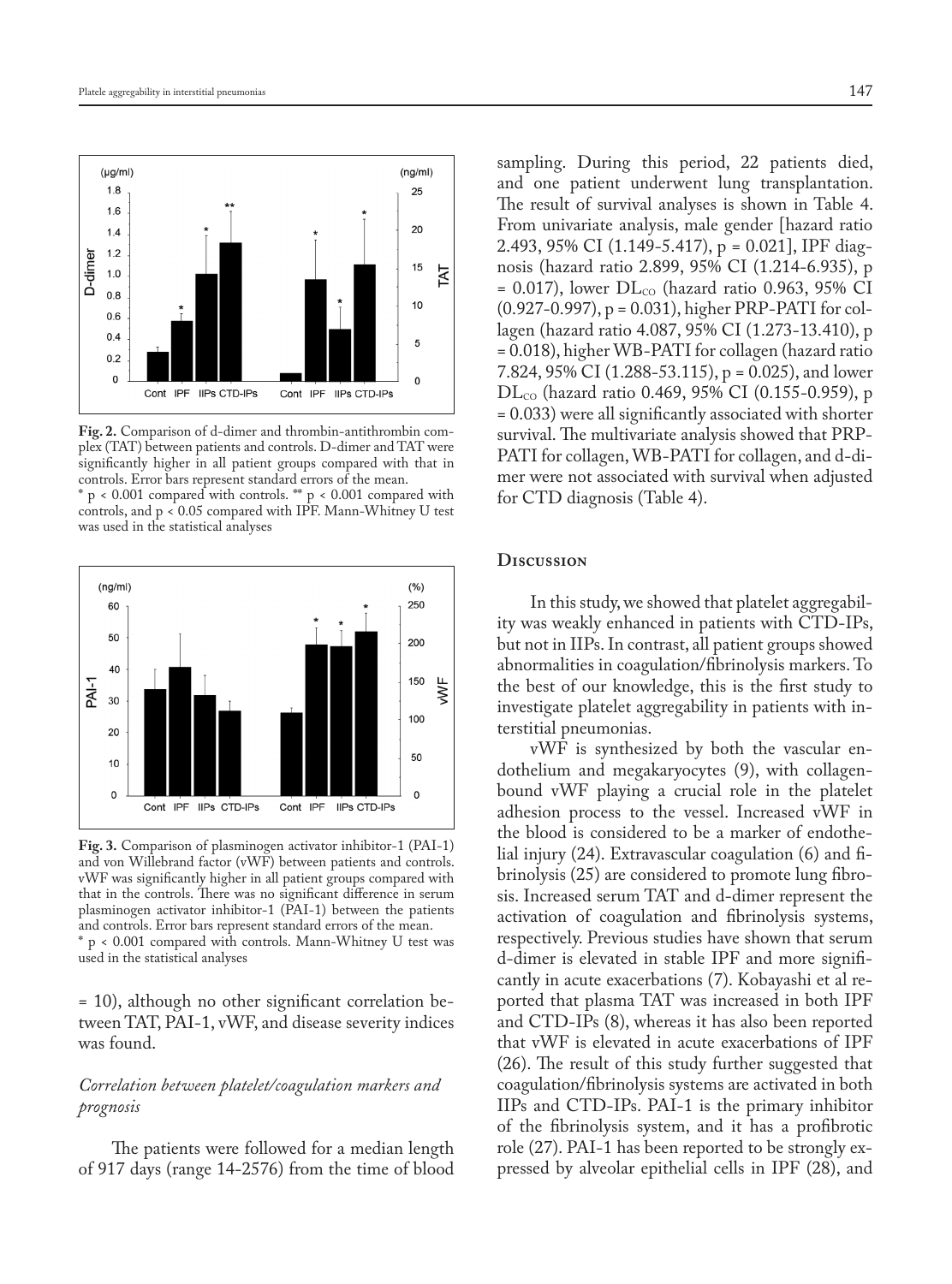|                                   | o            |                 |         |
|-----------------------------------|--------------|-----------------|---------|
|                                   | Hazard ratio | 95% CI          | p value |
| Univariate analysis               |              |                 |         |
| Male, gender                      | 2.493        | 1.149-5.417     | 0.021   |
| Age, years                        | 0.999        | 0.963-1.039     | 0.943   |
| Smoking history                   | 2.358        | 0.894-7.456     | 0.085   |
| IPF diagnosis                     | 2.899        | 1.214-6.935     | 0.017   |
| CTD diagnosis                     | 0.204        | 0.048-0.603     | 0.003   |
| FVC, % predicted                  | 0.980        | 0.958-1.002     | 0.076   |
| $DL_{CO}$ , % predicted           | 0.963        | 0.927-0.997     | 0.031   |
| Serum KL-6, U/ml                  | 1.000        | 1.000-1.001     | 0.677   |
| Log PRP-PATI for collagen, µg/ml) | 4.087        | 1.273-13.410    | 0.018   |
| Log PRP-PATI for ADP, µM          | 1.215        | 0.297-5.211     | 0.790   |
| Log WB-PATI for collagen, µg/ml   | 7.824        | 1.288-53.115    | 0.025   |
| Log WB-PATI for ADP, µM           | 3.204        | 0.418-20.239    | 0.256   |
| $D$ -dimer, $\mu$ g/ml            | 0.469        | 0.155-0.959     | 0.033   |
| TAT, ng/ml                        | 1.005        | 0.982-1.022     | 0.657   |
| $PAI-1$ , ng/ml                   | 1.005        | 0.989-1.015     | 0.482   |
| vWF, %                            | 0.999        | 0.993-1.005     | 0.801   |
| Multivariate analysis             |              |                 |         |
| Model 1                           |              |                 |         |
| CTD diagnosis                     | 0.262        | $0.060 - 0.824$ | 0.020   |
| Log PRP PATI for collagen, µg/ml  | 2.497        | 0.773-8.435     | 0.127   |
| Model 2                           |              |                 |         |
| CTD diagnosis                     | 0.250        | 0.057-0.767     | 0.013   |
| Log WB-PATI for collagen, µg/ml   | 4.114        | 0.626-30.345    | 0.144   |
| Model 3                           |              |                 |         |
| CTD diagnosis                     | 0.249        | $0.055 - 0.806$ | 0.018   |
| D-dimer, µg/ml                    | 0.727        | 0.237-1.178     | 0.302   |
|                                   |              |                 |         |

**Table 3.** Cox proportional hazard model results for evaluating the risk of mortality

plasma PAI-1 has been reported to be increased in acute exacerbations of IPF compared with stable IPF (26). Our study showed that serum PAI-1 was not increased in interstitial pneumonias in the stable condition compared with that in the controls. Further investigation is necessary to elucidate the role of PAI-1 in the pathogenesis of interstitial pneumonias.

In this study, we showed that platelet aggregability was weakly enhanced in CTD-IPs, but not in IIPs. Crooks et al and Fahim et al showed an increased capacity of platelets derived from IPF patients to express P-selectin and to bind to monocytes, suggesting that platelet reactivity is increased in IPF (17, 18). The method used in this study examined platelet-to-platelet aggregation, and historically, it has been the gold standard (16). Platelet aggregation has conventionally been examined by the optical aggregometer method, where light transmission of PRP is monitored under agonist stimulation (29). WB aggregation measured by the SFP method reflects a more physiological phenomenon than the aggregability of platelets alone, and we have previously

shown that it is useful in monitoring the effects of aspirin (21). Platelets in IIPs may have an increased capacity to express proteins on their surface, although their aggregability may not be enhanced. The reason for this is still unclear.

CTDs are characterized by widespread vascular lesions and a procoagulant state, and increased plasma d-dimer has been reported in different groups of CTDs regardless of comorbid interstitial pneumonias or anti-phospholipid syndrome (30-32). In this study, d-dimer was significantly higher in CTD-IPs compared with that in both controls and IPF (Table 2, Figure 2). In contrast, previous studies showed inconsistent results regarding the platelet aggregability in patients with systemic sclerosis (33-35). Friedhoff reported increased platelet aggregability only in patients with early systemic sclerosis (SSc) (33), while Price et al found no enhancement of platelet aggregability in SSc with disease duration more than 5 years (34). Patients with CTD-IPs in this study had disease duration less than 3 years (median 27, range 27-831 days); this may be one of the reasons for the increased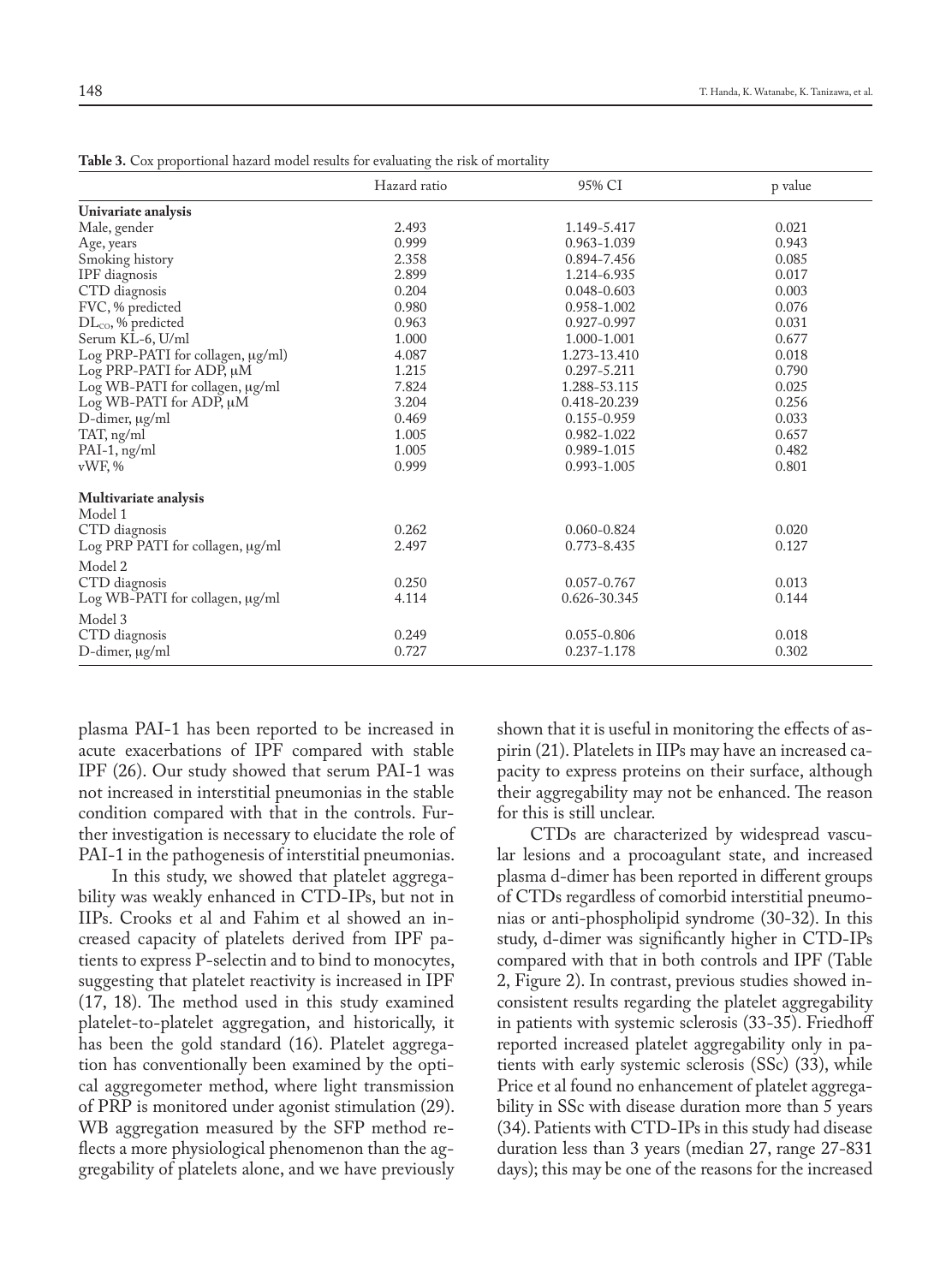enhancement of platelet aggregability in this population, although the enhancement was weak.

Further investigation of platelet function is required to assess the effectiveness of antiplatelet drugs for the prevention of vascular events in interstitial pneumonias.

Unexpectedly, the univariate survival analysis showed that a higher WB- or PRP-PATI for collagen, together with decreased d-dimer, was associated with shorter survival. This finding implies that decreased platelet aggregability and d-dimer were associated with a poor prognosis. However, based on the result of the multivariate analysis (Table 4), this could also be attributed to the better prognosis of CTD-IPs compared with IIPs.

There were some limitations in our study. First, the study population was small. The patients with CTD-IPs had the lowest value of all four indices of platelet aggregability evaluated in this study. Further analyses with a larger study population may therefore reveal more significant increases of platelet aggregability in patients with CTD-IPs. In contrast, there was no tendency for increases in platelet aggregability in IIPs. Second, we did not assess inherited or secondary clotting defects by measuring protein S, protein C, lupus anticoagulant, or anticardiolipin antibodies. Third, we did not evaluate the longitudinal change of platelet aggregability. Despite these limitations, this is the first study to shown that platelet aggregability was enhanced in CTD-IPs but not in IIPs.

In conclusion, the result of this study suggested that coagulation and fibrinolysis systems were activated in IIPs and CTD-IPs. In contrast, platelet aggregability was only weakly enhanced in CTD-IPs but not in IPF or other IIPs.

#### **Acknowledgements**

We thank Ms. Kanako Takahashi for her technical assistance in measuring platelet aggregability.

### **References**

- 1. Raghu G, Collard HR, Egan JJ, et al. An official ATS/ERS/JRS/ ALAT statement: idiopathic pulmonary fibrosis: evidence-based guidelines for diagnosis and management. Am J Respir Crit Care Med 2011; 183(6): 788-824.
- 2. Hubbard RB, Smith C, Le Jeune I, Gribbin J, Fogarty AW. The association between idiopathic pulmonary fibrosis and vascular disease:

a population-based study. Am J Respir Crit Care Med 2008; 178(12): 1257-61.

- 3. Dalleywater W, Powell HA, Hubbard RB, Navaratnam V. Risk factors for cardiovascular disease in people with idiopathic pulmonary fibrosis: a population based study. Chest 2015; 147(1): 150-6.
- 4. Kim WY, Mok Y, Kim GW, et al. Association between idiopathic pulmonary fibrosis and coronary artery disease: a case-control study and cohort analysis. Sarcoidosis Vasc Diffuse Lung Dis 2015; 31(4): 289-96.
- 5. Navaratnam V, Fogarty AW, McKeever T, et al. Presence of a prothrombotic state in people with idiopathic pulmonary fibrosis: a population-based case-control study. Thorax 2014; 69(3): 207-15.
- 6. Ahluwalia N, Shea BS, Tager AM. New therapeutic targets in idiopathic pulmonary fibrosis: aiming to rein in runaway wound healing responses. Am J Respir Crit Care Med 2014; 190(8): 867-78.
- 7. Bargagli E, Madioni C, Bianchi N, Refini RM, Cappelli R, Rottoli P. Serum analysis of coagulation factors in IPF and NSIP. Inflammation 2014; 37(1): 10-6.
- 8. Kobayashi H, Gabazza EC, Taguchi O, et al. Protein C anticoagulant system in patients with interstitial lung disease. Am J Respir Crit Care Med 1998; 157(6 Pt 1): 1850-4.
- 9. Kroll MH, Afshar-Kharghan V. Platelets in pulmonary vascular physiology and pathology. Pulm Circ 2012; 2(3): 291-308.
- 10. Davì G, Patrono C. Platelet activation and atherothrombosis. N Engl J Med 2007; 357(24): 2482-94.
- 11. de Witt SM, Verdoold R, Cosemans JM, Heemskerk JW. Insights into platelet-based control of coagulation. Thromb Res 2014; 133 Suppl 2: S139-148.
- 12. Chaudhary NI, Roth GJ, Hilberg F, et al. Inhibition of PDGF, VEGF and FGF signalling attenuates fibrosis. Eur Respir J 2007; 29(5): 976- 85.
- 13. Pierson DM, Ionescu D, Qing G, et al. Pulmonary fibrosis in hermansky-pudlak syndrome. a case report and review. Respiration 2006; 73(3): 382-95.
- 14. Aihara K, Handa T, Nagai S, et al. Impaired endothelium-dependent vasodilator response in patients with pulmonary fibrosis. Respir Med 2013; 107(2): 269-75.
- 15. Ishida K, Taguchi K, Matsumoto T, Kobayashi T. Activated platelets from diabetic rats cause endothelial dysfunction by decreasing Akt/ endothelial NO synthase signaling pathway. PLoS One 2014; 9(7): e102310.
- 16. Michelson AD. Platelet function testing in cardiovascular diseases. Circulation 2004; 110(19): e489-493.
- 17. Crooks MG, Fahim A, Naseem KM, Morice AH, Hart SP. Increased platelet reactivity in idiopathic pulmonary fibrosis is mediated by a plasma factor. PLoS One 2014; 9(10): e111347.
- 18. Fahim A, Crooks MG, Morice AH, Hart SP. Increased platelet binding to circulating monocytes in idiopathic pulmonary fibrosis. Lung 2014; 192(2): 277-84.
- 19. American Thoracic Society/European Respiratory Society International Multidisciplinary Consensus Classification of the Idiopathic Interstitial Pneumonias, This joint statement of the American Thoracic Society (ATS), and the European Respiratory Society (ERS) was adopted by the ATS board of directors, June 2001 and by the ERS Executive Committee, June 2001. Am J Respir Crit Care Med 2002; 165(2): 277-304.
- 20. Travis WD, Costabel U, Hansell DM, et al. An official American Thoracic Society/European Respiratory Society statement: Update of the international multidisciplinary classification of the idiopathic interstitial pneumonias. Am J Respir Crit Care Med 2013; 188(6): 733-48.
- 21. Tabuchi A, Taniguchi R, Takahashi K, et al, Action of aspirin on whole blood-aggregation evaluated by the screen filtration pressure method. Circ J 2008; 72(3): 420-6.
- 22. Oga T, Chin K, Tabuchi A, et al, Effects of obstructive sleep apnea